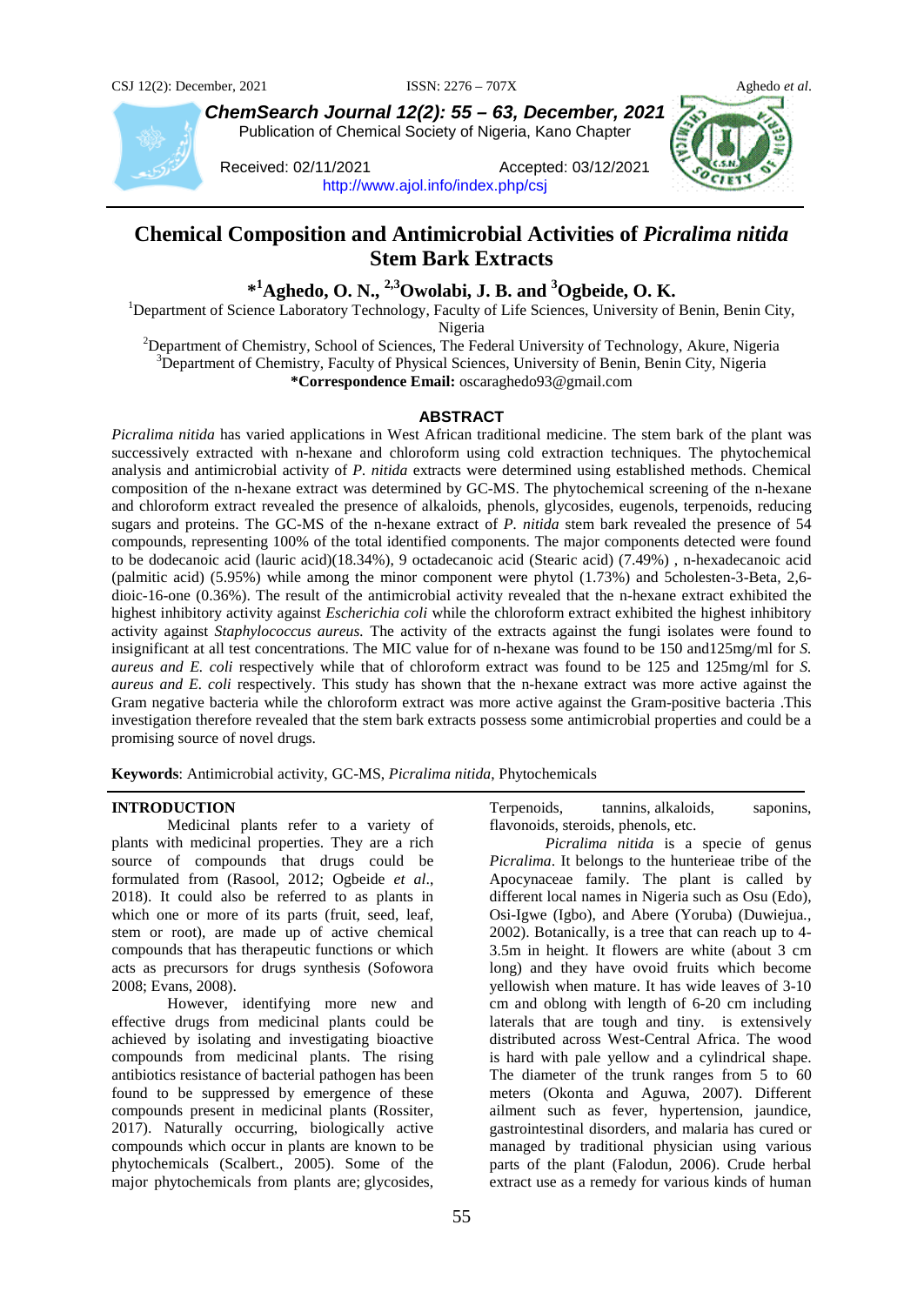#### CSJ 12(2): December, 2021 ISSN: 2276 – 707X Aghedo *et al*.

diseases have been prepared from various parts of the plant (Duwiejua*,* 2002). The existence of flavonoids, alkaloids, saponins, terpenoids, steroids, tannins and glycosides in the plant has been discovered by the screening of possible phytochemicals present in the plant (Nkere and Iroegbu,2005; Mabeku*.,* 2008; Obasi*.,* 2012; Ubulom*.,* 2012; Kouitcheu*.,* 2013).This was supported by the Isolation of several alkaloids from the seeds of the plant, as well as polyphenols from other parts of the plant (Ansa-Asamoah,1990; Menzies, 1998; Tan*.,* 2002).

In this work, attempts were made to qualitatively screen the presence of phytochemicals present in both extracts, and GC-MS analysis was employed to identify some of the individual phytochemicals present in the *n*-hexane extracts of the stem bark of *P. nitida*. The extracts were further tested against some microbial isolates to assess their activity.

### **MATERIALS AND METHODS Collection of Plant Sample**

The *P. nitida* was obtained from Ikpoba Hill Market, Ikpoba Okah Local Government Area of Edo State. The plant was identified in the Department of Plant Biology and Biotechnology, University of Benin, Benin City, Edo State with a voucher number UBH-P424 deposited.

Plant extraction The stem bark of P. nitida was airdried at room temperature (30 $\pm$ 0.5 °C). The cold method of extraction was used in the extraction of the active components from the plant material using n - hexane and chloroform. The sample was pulverised to fine powder using a grinder according to the method of Wokocha and Okereke, (2005). After which, 500 g of the dry stem powder of P. nitida was weighed, poured into a glass container and mixed with 1 L of n-Hexane which was left for 72 hours with shaking, then filtered using a funnel and sieved of very tiny mesh. Another 500 mL of n-Hexane was added and left for another 48hours which was followed by filtration. It was repeated again with another 500 mL making it 3 batch extraction. The same process was repeated for chloroform extract. Then the percentage yield was calculated. The filtrates were freeze dried, and the resulting extracts were stored at 4 °C.

Yield of extract  $(\%) = \frac{A}{B} \times 100\%$  *A= amount of extract recovered from solvent B= total amount of plant material*

## **Gas Chromatography-Mass Spectroscopy (GC-MS) Analysis of the n-Hexane Extract of Stem bark.**

The GC-MS analysis of n-hexane extract of stem bark was carried out using an Agilent 7890 GC system equipped with an Agilent 5977A mass selective detector system (Agilent Technologies, Shimadzu, Japan). The instrument with a Zebron-

5MS (cross-linked 5% – phenyl methyl polysiloxane) column (HP-5 fused silica 30 m  $\times$  $0.320$  mm  $\times$  0.250 µm film thickness) was operated at injection temperature (250°C), ion source temperature (280°C), and pressure (144.4 kpa). The carrier gas used was GC-grade helium (99.999% purity) at a flow rate of 36.262 cm/s, and about 1 μL sample injections were used. The oven temperature was initially started from 60°C (held for 4 min) and then ramped to 300°C at 4°C/min**.**

## **Phytochemical Screening**

Chemical tests for the screening and identification of phyto-constituents in of the nhexane and chloroform extracts of *stem bark* were carried out using the standard procedures as described by Sofowora (1993) and Trease and Evans (2002).

#### **Bacterial Isolates**

The pathogenic isolates obtained from the Department of Medical Microbiology, University of Benin Teaching Hospital (UBTH), Benin City, Edo State, were comprised of Staphylococcus, Aspergillus flavus, and Candida albicans.

#### **Antibacterial Assay**

The extracts were spot-checked for antibacterial activity using the agar well diffusion technique (Okeke., 2001). Standardized inoculum (5x105cfu/ml) of each test bacterium was spread on to sterile Muller Hinton agar (MHA) plates to achieve a confluent growth. The plates were allowed to dry and a sterile cork borer of diameter 5.00 mm was used to bore wells in the agar plates. The extracts were reconstituted in 20% dimethylsulphoxide (DMSO) and diluted with sterile water to a concentration of 100 mg/ml. Subsequently, a 10 μl volume of the extracts were introduced in triplicate wells into the MHA cultures. The plates were allowed to stand for 1h or more for diffusion to take place and then incubated at 37°C for 24h. The zone of inhibition was recorded to the nearest mm.

## **Determination of minimum inhibitory concentration (MIC)**

The MIC value was determined for chloroform and n-hexane extracts of the stem bark of by a modified agar well diffusion technique (Okeke *et al*., 2001). A two-fold serial dilution of the extracts was prepared by first reconstituting in 20% DMSO then diluting in sterile distilled water to achieve a decreasing concentration range of 100 to 6.25 mg/ml. A 100μlvolume of each dilution was introduced in triplicate wells into Muller Hinton agar (MHA) plates already seeded with the standardized inoculum  $(5 \times 10^5)$  of the test bacterial cells. All test plates were incubated at 37°C for 24 h. The least concentration of each extract showing a clear zone of inhibition was taken as the MIC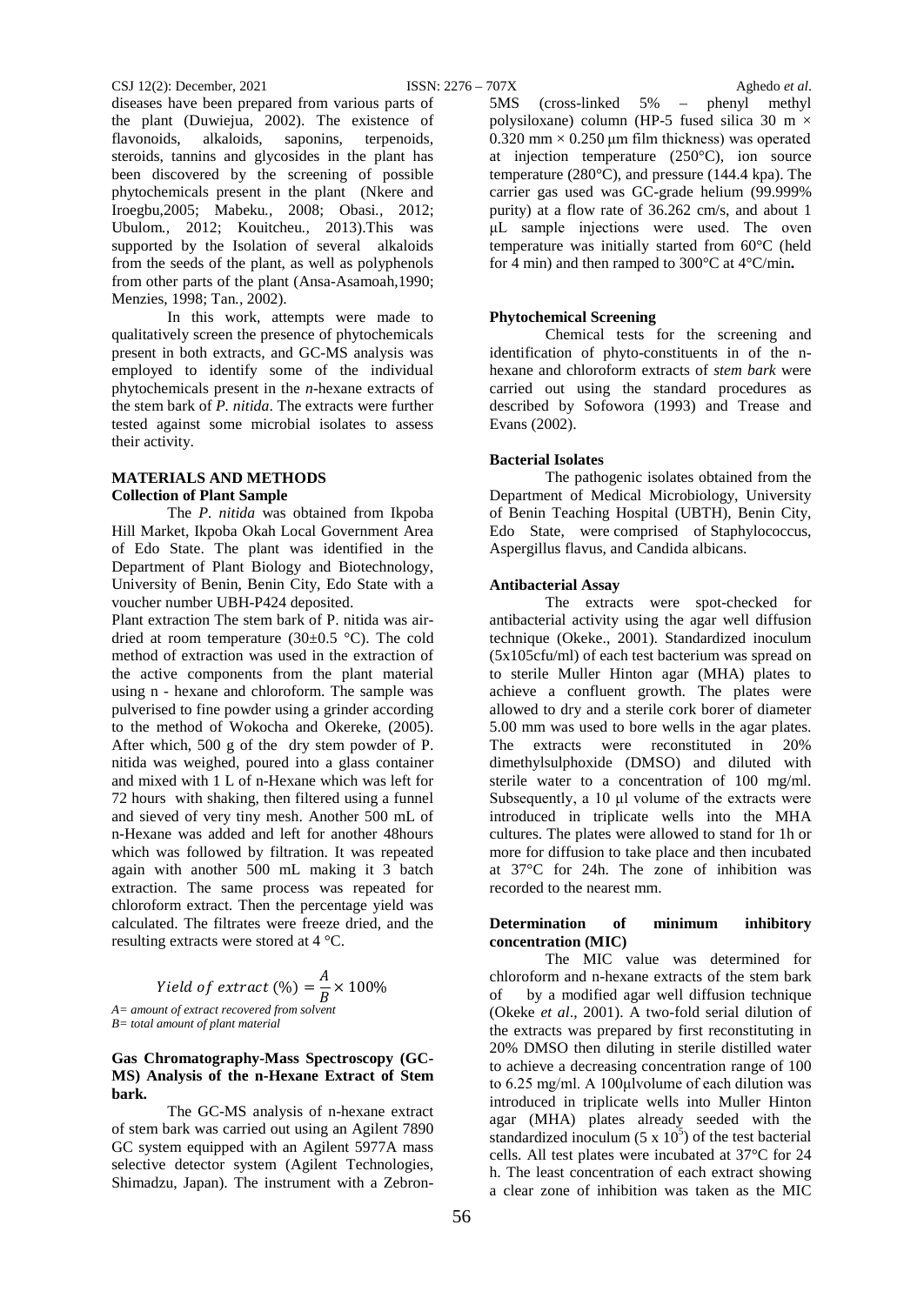#### CSJ 12(2): December, 2021 ISSN: 2276 – 707X Aghedo *et al*.

And Minimum Bactericidal concentration (MBC) was also determined for the two extracts to show the minimum concentrations at which the bacterial was completely inhibited by the extract.

## **RESULT AND DISCUSSION**

The yield of the extracts is shown in Table 1. The chloroform extract gave the highest yield of

| Table 1- Percentage yield of extracts |  |
|---------------------------------------|--|
|---------------------------------------|--|

| - - -               |               |
|---------------------|---------------|
| <b>Extracts</b>     | Yield $(\% )$ |
| n-hexane extracts   | ر . ب         |
| Chloroform extracts | 4.            |
|                     |               |

## **Chemical Composition of the extracts of** *P. nitida* **Stem Bark**

The GC-MS chromatograph of the nhexane extract of *P. nitida* stem bark. shown in Figure 1. revealed the presence of 54 compounds, representing 100% of the total identified components. The major components detected from the n-Hexane extract of *P. nitida* were dodecanoic acid (lauric acid)18.34%) a saturated fatty acid, 9octadecanoic acid (Stearic acid) (7.49%), a saturated fatty acid, n-hexadecanoic acid (palmitic acid) (5.95%) while among the minor component were phytol (1.73%) a terpenoid and 5cholesten-3- Beta, 2,6-dioic-16-one (0.36%) Cholesterol derivative (Table 3). Dodecanoic acid (Lauric acid) as found in the plant is a medium-chain triglyceride (MCT) widely acknowledged as a "healthier" saturated fat. Lauric acid (LA) has been known to be rapidly absorbed by the body because of its ability to hydrolyze completely into fatty acids and glycerol by pancreatic lipase.

Hence, being an MCT itself, lauric acid's specific chemical structure also allows the body to

(4.3 %,) while the n-hexane extract recorded a yield (of 2.3%) was recorded from the stem bark of *P. nitida*. The higher yield of the chloroform extracts compared with the n-hexane extract, suggest higher proportion of plant components soluble in medium polar solvent. That is, chloroform is a better extraction solvent in terms of yield than n-hexane.

absorb them as a whole which makes them more easily digestible (Marie, 2015). LA is also used as a source of direct energy because the body processes them as carbohydrates (Marie, 2015) found in abundance from natural resources.9-octadecanoic acid (Stearic acid) is also known as a potent antiinflammatory lipid and antiviral agent. This fatty acid has profound and diverse effects on liver metabolism (Philippe and Vincent, 2010; Deniz *et al*., 2018).n-Hexadecanoic acid (Palmitic acid) has useful in the production of soaps, cosmetics, and industrial mold release agents. Because it is inexpensive and adds texture and "mouth feel" to processed foods (convenience food), palmitic acid and its sodium salt find wide use in foodstuffs (US<br>SAOs. 2009). Medical authorities have SAOs, 2009). Medical authorities have recommended an intake of a limited amount of palmitic acid in your diet since it can be used by the cells as fuel to generate energy and it is also a key component of cell membranes, lung secretions, and some signaling molecules, which regulate cellular activities (St. John, 2019).



**Figure 1:GC-MS chromagraph of n-hexane extract of** *P. nitida* **stem bark**

Alkaloids, proteins, phenols, terpenoids, reducing sugar, glycosides, flavonoid, saponin, and eugenols were found in both the n-hexane and chloroform stem bark extracts of *P. nitida* (Table 2). The n-hexane extract was found to be devoid of flavonoid and tannin, whilst the chloroform extract was found to be devoid of saponin and tannin. Saponins are well-known for their antiinflammatory and hemolysis activities in erythrocytes (George *et al*., 2002). Flavonoids have antiallergic, antibacterial, antithrombotic, antiinflammatory, antimutagenic, antioxidant, antineoplastic, and antiviral effects, according to Ojoku *et al* (2010). For millennia, alkaloids have been connected with medical purposes, and cytotoxicity is one of their most prevalent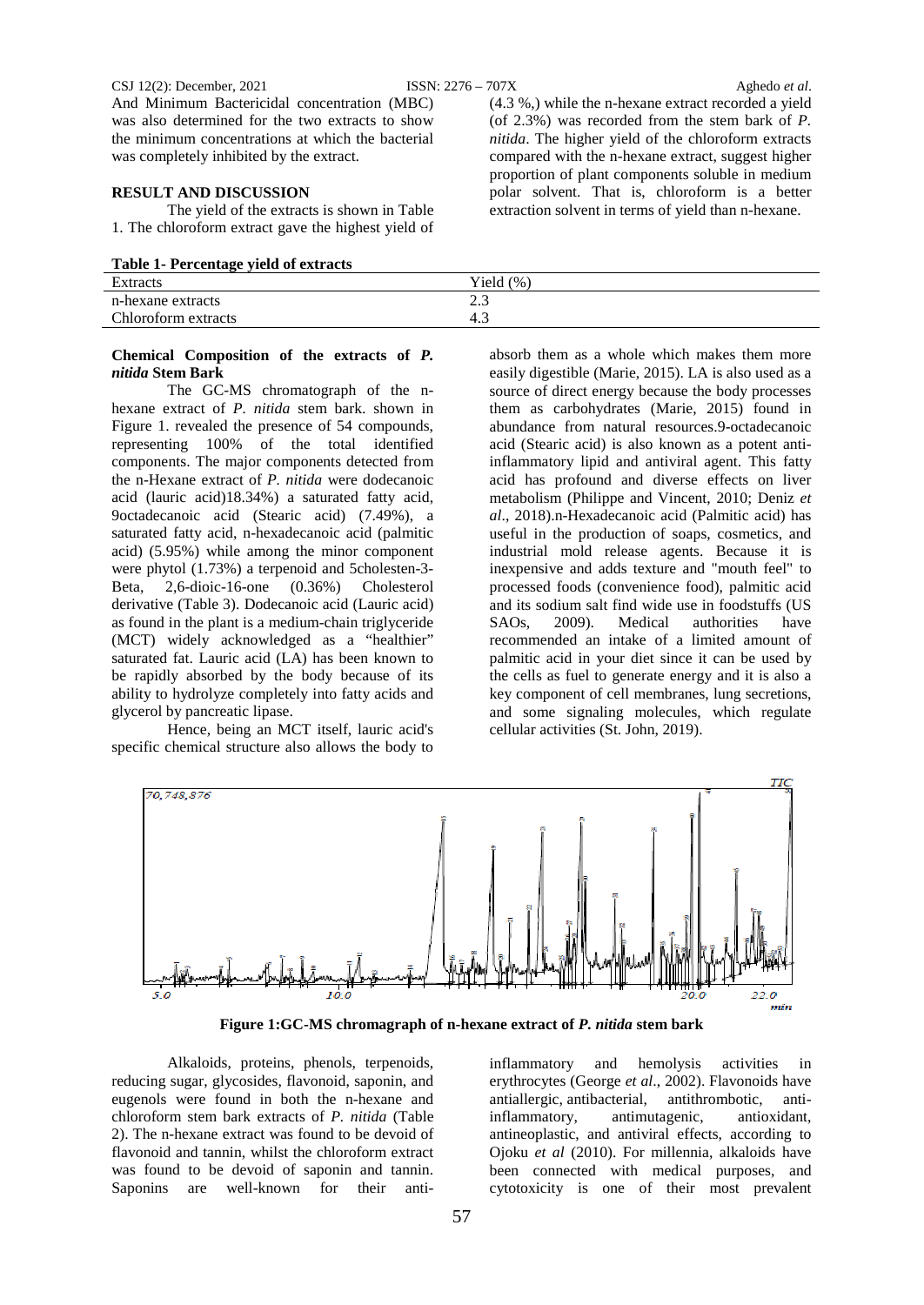biological features (Okwu and Okwu, 2007). Antimicrobial, antidiarrheal, and anthelmintic activities are all found in alkaloids, phenols, and tannins. Tannins were always thought to be antinutritional, but researchers have since discovered that their beneficial characteristics are dependent on their dose and chemical composition. The presence of tannins in plants may also indicate that it is an efficient astringent, or one that assists in wound healing and anti-parasitic activity (Okwu and Okwu, 2007).

The zone of inhibition for n-hexane and chloroform extracts of *P. nitida* stem bark against two human pathogenic bacterial isolates (*Staphylococcus aureus and E. coli*)*,* and two fungal isolates (*A. flavus* and *C. albicans*) as presented in Table 3. It was observed that the nhexane extract showed a very poor activity against *S. aureus* at the highest concentration of 100mg/ml with 4.00 mm zone of inhibition, but showed better activity against *E. coli* at that same concentration with a 12.00 mm zone of inhibition. It was also observed from the table that the chloroform extract was found to have moderate effect on the two tested bacterial isolates at a high concentration (100mg/ml) with 7.00 and 11.00mm zone of inhibition for respectively. Hence, as the concentration decreased, the antibacterial activity of the extracts decreased, this showed that the antibacterial effect of the extracts was concentration-dependent. The fungal isolates, on the other hand, were shown to be less effective, with a very minimal activity at 100 mg/ml with inhibitory zones of 3.00 and 2.00 mm, respectively, for . But no activity at lower doses. The chloroform extract, however, was substantially more potent against Gram-positive bacterial (*S. aureus*) with a zone of 7.00 mm than the n-hexane extract at a concentration of 100 mg/ml, which had a clearance zone of 4.00 mm, this implies that the Grampositive bacteria were more vulnerable to the chloroform extract than Gram-negative bacteria, meaning that Gram-positive bacteria (*S.* aureus) are more susceptible to the chloroform extract of *P.* 

*nitida* stem bark than Gram-negative bacteria (*E. coli*). The n-hexane extract was moderately active against *E. coli*, with a zone of inhibition of 12.00 mm, which was slightly higher compared to the chloroform extracts, which had a clearance zone of 11.00 mm, Gram-negative bacteria (*E. coli*) were found to be more sensitive to the n-hexane extract than the chloroform extract, as indicated by this result. This might be related to the presence of saponin in n-hexane extract by phytochemical screening. This finding is in agreement with Ifijen *et al.* (2020) that shows that saponins can decrease the microbiological activity of *Streptococcus pneumoniae, Escherichia coli, Neisseria gonorrheae, and Staphylococcus aureus*. This might explain why this plant could be considered as antimicrobial agent. For chloroform extract, *S. aureus* and *E. coli* had MIC values of 125 mg/ml and 125 mg/ml respectively, whereas for n-hexane extract, S. aureus and E. coli had MIC values of 150 and 125 mg/ml, respectively (Table 4). MBC values for both S. aureus and E. coli in chloroform extract were likewise determined to be 150mg/ml respectively, while that of n-hexane gave 175mg/ml and 150mg/ml respectively for *S. aureus* and *E. coli* (Table 5). The MIC and MBC values for fungal isolates were not determined since the two strains of fungi were still able to thrive when exposed to the extract at 100 – 150 mg/ml. The standard antibiotics normally used in treatment of diseases caused by these pathogenic isolates gave the following result when tested with the isolates; Ciprofloxacin showed a zone of inhibition of 16.00 mm diameter against Gram-positive bacteria (*S. aureus*) and inactive Gram-negative (*E. coli*), while Zinacef exhibited an activity against Gramnegative bacteria (*E. coli*) and inactive against the Gram – positive bacterial (*S. aureus*) with a zone of inhibition of 15.00mm. The capacity of the *P. nitida* stem bark extracts to suppress the growth of these tested human pathogens potently adds to the case for its use in herbal medicine to treat disorders including diarrhea, typhoid fever, gonorrhea, syphilis, fever, tiredness, and skin infections.

| Phytochemicals | Inference        |                       |  |
|----------------|------------------|-----------------------|--|
|                | n-Hexane extract | Chloroform<br>extract |  |
| Alkaloids      | $^{+}$           | $^{+}$                |  |
| Saponins       | $^{+}$           |                       |  |
| <b>Tannins</b> |                  |                       |  |
| Phenols        | $^{+}$           | $^{+}$                |  |
| Flavonoids     |                  | $^{+}$                |  |
| Terpenoids     | $^{+}$           | $^{+}$                |  |
| Reducing sugar | $^{+}$           | $^{+}$                |  |
| Proteins       | $^{+}$           | $^{+}$                |  |
| Glycosides     | $^{+}$           | $^{+}$                |  |
| Eugenols       | $^+$             |                       |  |

| Table 2: Phytochemical screening of the Stem bark Extracts of P. nitida |  |
|-------------------------------------------------------------------------|--|
|                                                                         |  |

**+ = indicate the presence of the compound, - = indicates the absence of compound**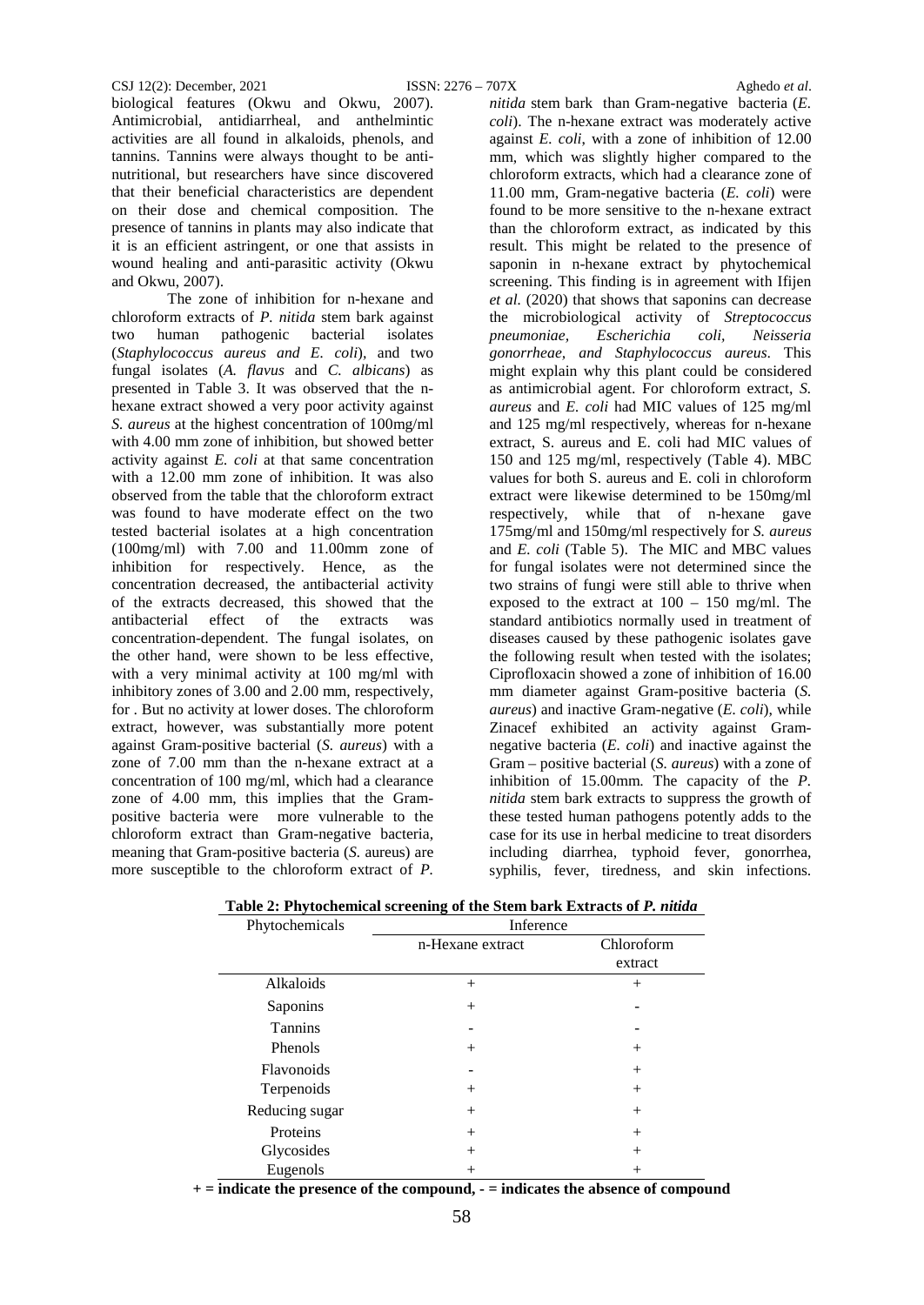|                        |                        |                                                                       | Area        | <b>Molecular mass</b> | Molecular           |
|------------------------|------------------------|-----------------------------------------------------------------------|-------------|-----------------------|---------------------|
| Peak<br>N <sub>0</sub> | Retention<br>Time (Rt) | <b>Name of Compound</b>                                               | Percentage  |                       | formula             |
| 1.                     | 5.432                  | Mesitylene                                                            | (%)<br>0.48 | 120                   | $C_9H_{12}$         |
| 2.                     | 5.593                  | Undecane                                                              | 0.21        | 156                   | $C_{11}H_{24}$      |
| 3.                     | 5.738                  | 2-benzoyl-8-octanelactam                                              | 0.49        | 245                   | $C_{15}H_{19}NO_2$  |
| 4.                     | 6.681                  | Nonanal                                                               | 0.26        | 142                   | $C_9H_{18}O$        |
| 5.                     | 6.914                  | Dodecane                                                              | 0.34        | 170                   | $C_{12}H_{26}$      |
| 6.                     | 8.030                  | Octanoic acid                                                         | 0.44        | 144                   | $C_8H_{16}O_2$      |
| 7.                     | 8.416                  | Dodecane                                                              | 0.37        | 170                   | $C_{12}H_{26}$      |
| 8.                     | 8.643                  | Octane, 1,1'-oxybis-                                                  | 0.25        | 242                   | $C_{16}H_{34}O$     |
| 9.                     | 8.981                  | 2-Tridecenal, (E)-                                                    | 0.35        | 196                   | $C_{13}H_{24}O$     |
| 10.                    | 9.297                  | Nonanoic acid                                                         | 0.45        | 158                   | $C_9H_{18}O_2$      |
| 11.                    | 10.313                 | 2-Undecenal                                                           | 0.28        | 168                   | $C_{11}H_{20}O$     |
| 12.                    | 10.600                 | n-decanoic acid                                                       | 1.31        | 172                   | $C_{11}H_{20}O_2$   |
| 13.                    | 11.013                 | 1,3,2,dioxaborolane,2-ethyl-4-<br>(oxiranyl propyl)-                  | 0.21        | 184                   | $C_9H_{17}BO_3$     |
| 14.                    | 12.032                 | 2-methyltetracosane                                                   | 0.21        | 352                   | $C_{25}H_{52}$      |
| 15.                    | 12.955                 | Dodecanoic acid                                                       | 18.34       | 200                   | $C_{12}H_{24}O_2$   |
| 16                     | 13.200                 | 6,9,12-Octadecatrienoic                                               | 0.67        | 368                   | $C_{25}H_{36}O_2$   |
|                        |                        | acid, phenylmethyl                                                    |             |                       |                     |
| 17.                    | 13.47                  | Decan 1-<br>chloroacetate, 1,2,4a,5,8a-<br>tetramethyl-1,2,3,4,4a7    | 0.89        | 176                   | $C_{10}H_{21}Cl$    |
| 18.                    | 13.816                 | Acetate, (2,4a,5,8a-tetramethyl-<br>1,2,3,4,4a,7,8,8a                 | 1.18        | 250                   | $C_{16}H_{26}O_2$   |
| 19.                    | 14.371                 | Tetradecanoic acid                                                    | 7.90        | 228                   | $C_{14}H_{28}O_2$   |
| 20.                    | 14.580                 | Octadecanoic acid, (2-phenyl-1,3-<br>dioxolan-4-yl)methyl ester, cis- | 0.54        | 446                   | $C_{28}H_{46}O_4$   |
| 21.                    | 14.833                 | 2-Pentadecanoic, 6, 10, 14-<br>trimethyl-                             | 1.37        | 268                   | $C_{18}H_{36}O$     |
| 22.                    | 15.372                 | Hexadecanoic acid, methylester                                        | 1.42        | 270                   | $C_{17}H_{34}O_2$   |
| 23.                    | 15.754                 | n-hexadecanoic acid                                                   | 5.95        | 256                   | $C_{16}H_{32}O_2$   |
| 24.                    | 15.832                 | Hexadecanoic acid, ethyl ester                                        | 0.16        | 284                   | $C_{18}H_{36}O_2$   |
| 25.                    | 16.291                 | Octadecanoic acid                                                     | 0.91        | 284                   | $C_{18}H_{36}O_2$   |
| 26.                    | 16.451                 | 2(3H)-furanone,5-<br>dodecyldihydro-                                  | 1.16        | 254                   | $C_{16}H_{30}O_2$   |
| 27                     | 16.512                 | 9-Octandecanoic<br>acid, methylester, (E)-                            | 1.20        | 296                   | $C_{19}H_{36}O2$    |
| 28                     | 16.647                 | Phytol(2-Hexadecen-1-ol,<br>$3,7,11,15$ -tetramethyl-,)               | 1.73        | 296                   | $C_{20}H_{40}O$     |
| 29.                    | 16.859                 | 9-octadecanoic acid, (E)-                                             | 7.49        | 282                   | $C_{18}H_{34}O_2$   |
| 30.                    | 16.970                 | Octadecanoic acid                                                     | 3.78        | 284                   | $C_{18}H_{36}O_2$   |
| 31.                    | 17.799                 | Octacosane                                                            | 2.14        | 394                   | $C_{28}H_{58}$      |
| 32.                    | 17.995                 | 4,8,12,16-Tetramethylheptadecan-<br>4-olide.                          | 0.99        | 324                   | $C_{21}H_{40}O_2$   |
| 33.                    | 18.042                 | 9-Octadecanoic, (z)-                                                  | 1.01        | 266                   | $C_{18}H_{34}O$     |
| 34.                    | 18.900                 | Eiocosane                                                             | 2.45        | 282                   | $C_{20}H_{42}$      |
| 35.                    | 19.734                 | Cyclopentadecanone, 2-hydroxyl-                                       | 1.81        | 240                   | $C_{15}H_{25}O_2$   |
| 36.                    | 19.407                 | 2-Methylhexacosane                                                    | 1.16        | 380                   | $C_{27}H_{56}$      |
| 37.                    | 19.554                 | 4,8-Methanoazulen-9-                                                  | 0.71        | 222                   | $C_{15}H_{26}O$     |
|                        |                        | ol, decahydro-2, 2, 4, 8-tetramethyl-                                 |             |                       |                     |
| 38.                    | 19.735                 | Acetic acid, 10-chloroddecylester                                     | 1.18        | 234                   | $C_{12}H_{23}ClO_2$ |
| 39.                    | 19.820                 | Azulene, 1, 2, 3, 5, 6, 7, 8, 8a-<br>octahydro-1,4din                 | 1.34        | 204                   | $C_{15}H_{24}$      |
| 40.                    | 19.992                 | Tetrapentacontane                                                     | 3.88        | 758                   | $C_{54}H_{110}$     |
| 41.                    | 20.192                 | 2-Isopropenyl-4a,8-dimethyl-<br>1,2,3,4,4a,5,6                        | 3.20        | 204                   | $C_{15}H_{24}$      |
| 42.                    | 20.316                 | 9,10-Secocholesta-5,7,10(19)-<br>triene-1,3-diol                      | 1.91        | 488                   | $C_{30}H_{52}O_3Si$ |

CSJ 12(2): December, 2021 ISSN: 2276 – 707X Aghedo *et al*. **Table 3: GC-MS Analysis result of n-hexane extract of** *P. nitida* **stem bark**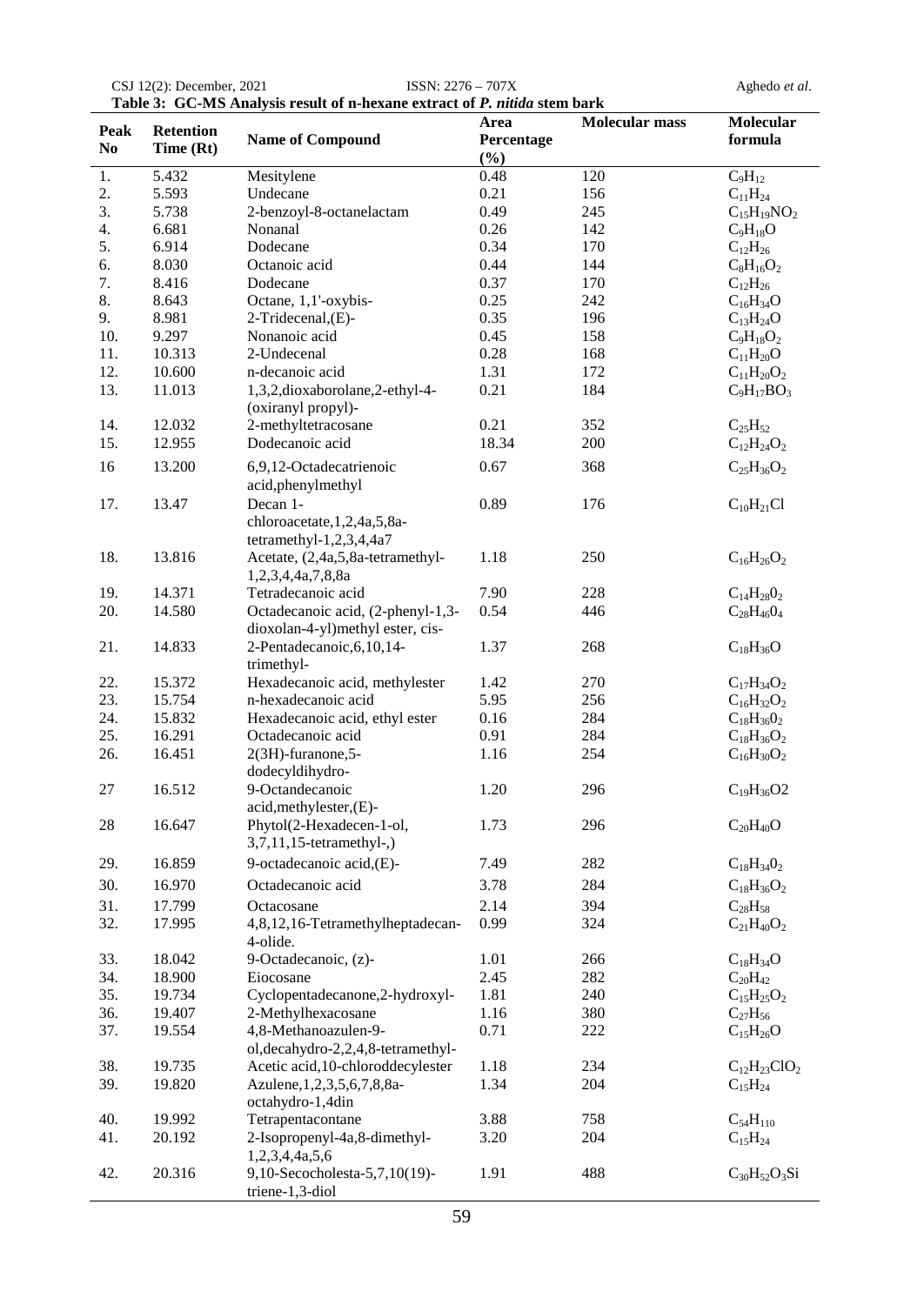|     | CSJ 12(2): December, 2021 | $ISSN: 2276 - 707X$                                                                  |      |     | Aghedo et al.       |
|-----|---------------------------|--------------------------------------------------------------------------------------|------|-----|---------------------|
| 43. | 20.542                    | 2-methylhexacosane                                                                   | 1.17 | 380 | $C_{27}H_{56}$      |
| 44. | 20.935                    | Betulin                                                                              | 2.03 | 442 | $C_{30}H_{50}O_2$   |
| 45. | 21.224                    | Tetratetracontane                                                                    | 2.77 | 618 | $C_{44}H_{90}$      |
| 46. | 21.515                    | Thunbergo                                                                            | 0.36 | 290 | $C_{20}H_{34}O$     |
| 47. | 21.721                    | $5h-3, 5a$ -epoxynaphth $(2, 1-c)$<br>oxepin, dodecahydro-3,8,8,11a-<br>tetramethyl- | 1.69 | 278 | $C_{18}H_{30}O_2$   |
| 48. | 21.870                    | d-Norandrostane(5,alpha, 14-<br>alpha)                                               | 0.97 | 246 | $C_{18}H_{30}$      |
| 49. | 21.962                    | Hexadecanoic acid, $(3-$<br>bromoprop-2-ynyl)                                        | 0.30 | 372 | $C_{19}H_{33}BrO_2$ |
| 50. | 22.284                    | 5-Cholesten-3-beta, 26-diol-16-<br>one diacetate.                                    | 0.36 | 500 | $C_{31}H_{48}O_5$   |
| 51. | 22.176                    | 1-Heptatriacotanol                                                                   | 0.19 | 536 | $C_{37}H_{76}O$     |
| 52. | 22.284                    | Stigmasta-4,7,22-trien-3-alpha-ol                                                    | 0.16 | 410 | $C_{29}H_{46}O$     |
| 53. | 22.450                    | Stigmasta-5,22-trien-3-ol, acetate,<br>$(3, beta)$ -                                 | 0.44 | 454 | $C_{31}H_{50}O_2$   |
| 54. | 22.780                    | Butanoic acid.<br>$1a, 2, 5, 5a, 6, 9, 10, 10a-octahydro-$                           | 7.41 | 418 | $C_{24}H_{34}O_6$   |
|     |                           | <b>Total</b>                                                                         | 100  |     |                     |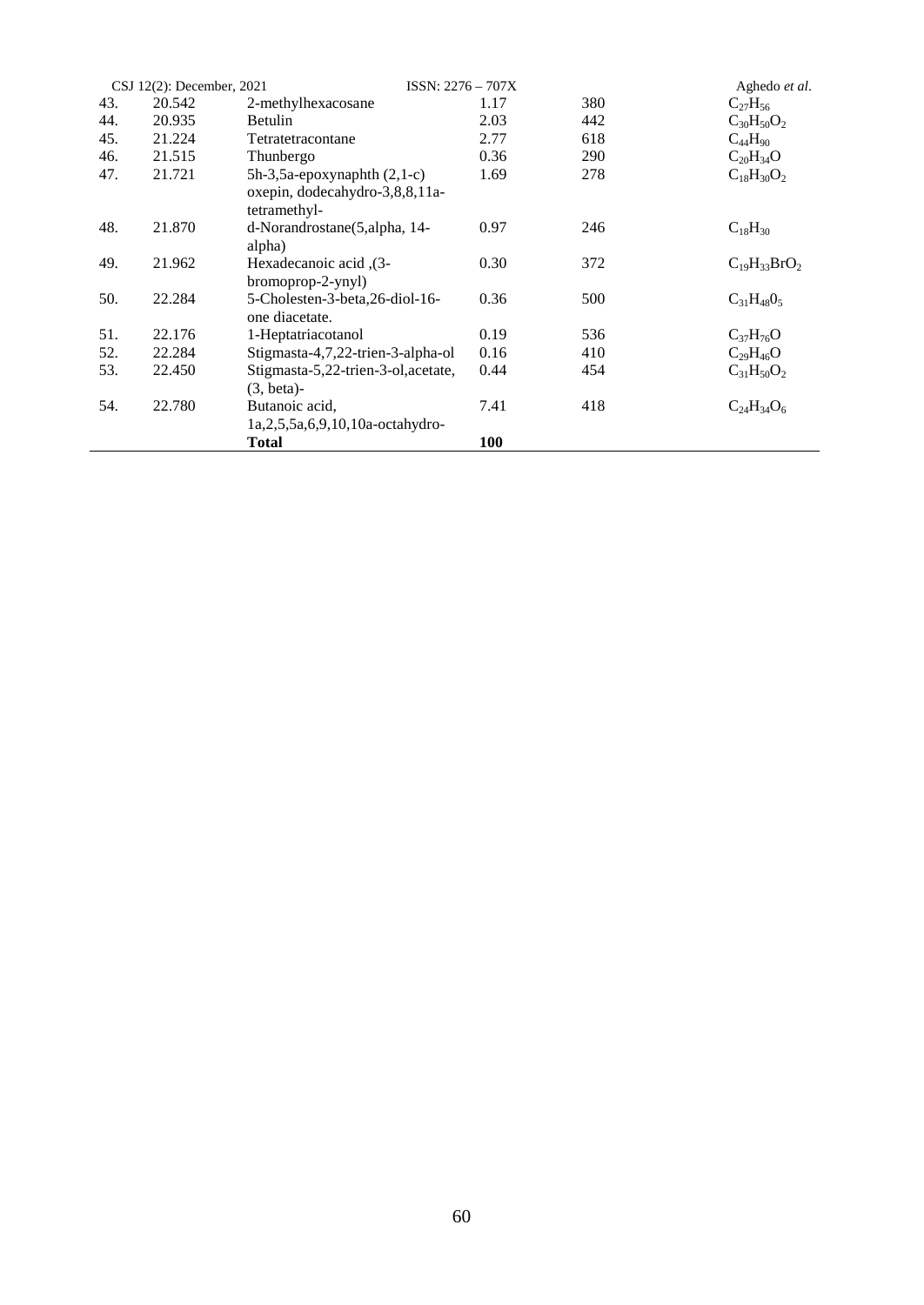| <b>Test isolates</b> |      |      |       |      |       |       | Control Concentration of n-hexane extract in mg/ml Concentration of chloroform extract in mg/ml CPXZ |       |      |      |       |                          |                          |
|----------------------|------|------|-------|------|-------|-------|------------------------------------------------------------------------------------------------------|-------|------|------|-------|--------------------------|--------------------------|
|                      |      |      |       |      |       |       |                                                                                                      |       |      |      |       |                          |                          |
|                      | 0    | 6.25 | 12.50 | 25   | 50    | 100   | 6.25                                                                                                 | 12.50 | 25   | 50   | 100   | $10 \mu g$               | $20 \mu g$               |
|                      |      |      |       |      |       |       |                                                                                                      |       |      |      |       |                          |                          |
| <i>*S. aureus</i>    | 0.00 | 0.00 | 0.00  | 0.00 | 2.00  | 4.00  | 0.00                                                                                                 | 0.00  | 2.00 | 4.67 | 7.00  | 16.00                    | $\overline{\phantom{0}}$ |
| $*E$ , coli          | 0.00 | 0.00 | 0.00  | 8.67 | 10.00 | 12.00 | 0.00                                                                                                 | 2.00  | 4.00 | 7.00 | 11.00 | $\overline{\phantom{a}}$ | 15.00                    |
| $+A.$ flavus         | 0.00 | 0.00 | 0.00  | 0.00 | 0.00  | 2.00  | 0.00                                                                                                 | 0.00  | 0.00 | 0.00 | 3.00  | <b>NA</b>                | NA                       |
| $+C$ , albicans      | 0.00 | 0.00 | 0.00  | 0.00 | 0.00  | 0.00  | 0.00                                                                                                 | 0.00  | 0.00 | 0.00 | 2.00  | <b>NA</b>                | <b>NA</b>                |

**Table 3: Zone of Inhibitions of Various Concentration of Chloroform Extract of** *P. nitida* **Stem Bark in (mm) Diameter**

*+ = fungi isolates, \* = Bacteria isolates*

 $CPX = Ciproflox (2) = Zinace$ ; NA = Not applicable i.e. there was no activity of drug on the isolates. The control showed no zone of inhibition since no extract was introduced to the plates.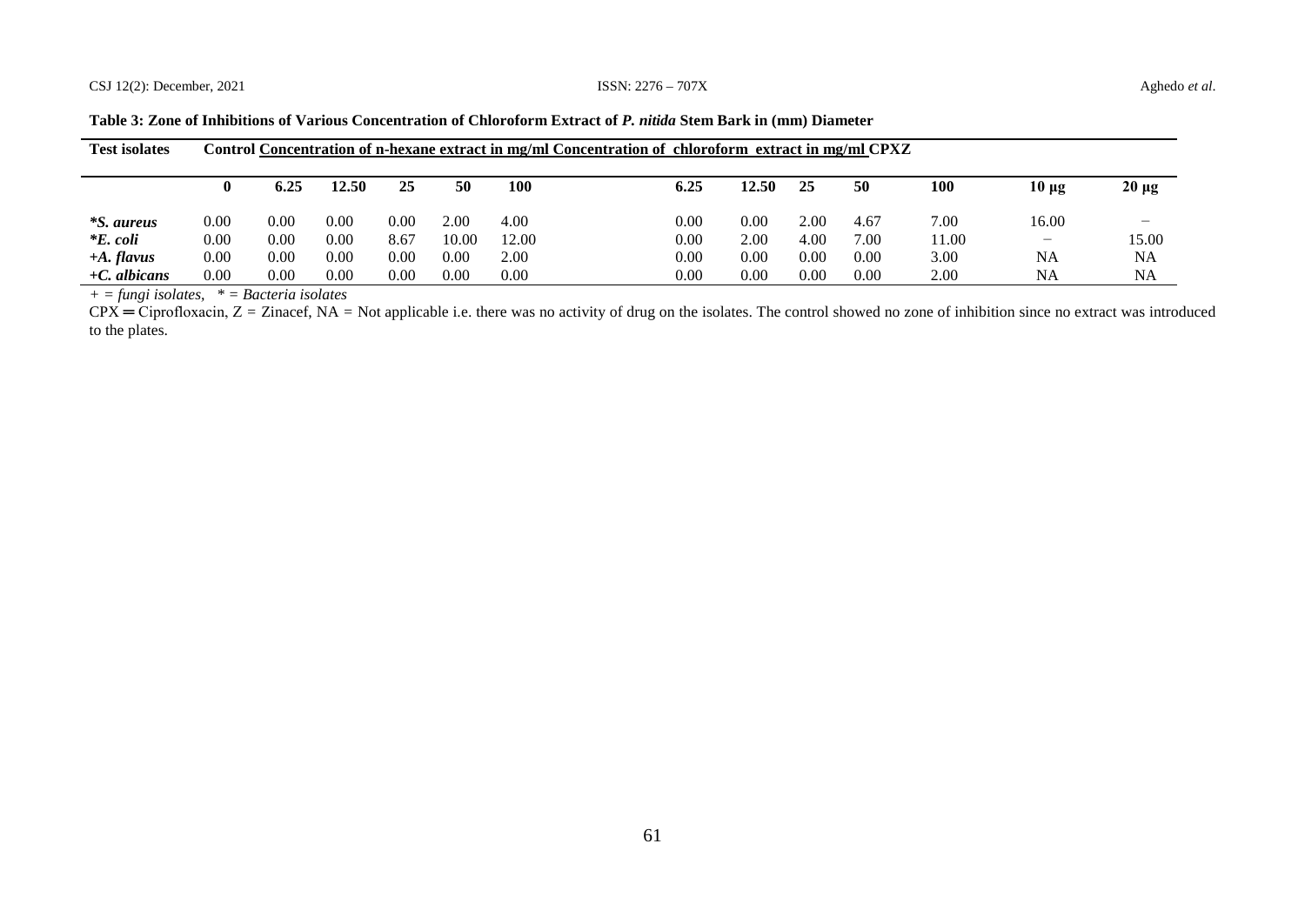| Table 4: Minimum Inhibitory concentration (MIC) value of the extracts of P. nitida stem bark on the test |  |
|----------------------------------------------------------------------------------------------------------|--|
| isolates                                                                                                 |  |

| Test isolates     | $(MIC)$ in mg/ml |            |  |  |  |
|-------------------|------------------|------------|--|--|--|
|                   | n-Hexane extract | Chloroform |  |  |  |
|                   |                  | extract    |  |  |  |
| <i>*S. aureus</i> | 150              | 125        |  |  |  |
| $*E$ . coli       | 125              | 125        |  |  |  |
| $+A.$ flavus      | <b>ND</b>        | ND         |  |  |  |
| $+C.$ albicans    | <b>ND</b>        | ND         |  |  |  |

 $ND = not determined$ 

| Table 5: Minimum Bactericidal concentration (MBC) value of the extracts of P. nitida Stem bark on the |  |
|-------------------------------------------------------------------------------------------------------|--|
| test isolates                                                                                         |  |

| Test isolates     | $(MBC)$ in mg/ml |                    |
|-------------------|------------------|--------------------|
|                   | n-Hexane extract | Chloroform extract |
| <i>*S. aureus</i> | 175              | 150.               |
| $*E$ . coli       | 150              | 150                |
| $+A.$ flavus      | <b>ND</b>        | ND                 |
| $+C$ . albicans   | ND               | ND.                |

 $ND = not determine$ 

## **CONCLUSION**

The phytochemicals present in the stem bark of *Picralima nitida* could be associated with the activities of the extracts against microorganisms capable of causing the different ailment. *S. aureus* was more susceptible to chloroform extract while the *E. coli* was found to be more susceptible to n-hexane extract of the stem bark of *P. nitida*. The fungi isolates were found to be less susceptible to both extracts, suggesting that the extract was more active against bacterial isolates than the fungi isolates used for this research. Hence, the inhibition of these isolates is of great importance to the health care system since it is cheap, it may be used as an alternative to orthodox antibiotics in the treatment of infections.

## **REFERENCES**

- Ansa-Asamoah, R., Kapadia, G. J., Lloyd, H. A. and Sokoloski, E. A. (1990). Picratidine, a new indole alkaloid from Picralimanitida seeds*.Journal of Natural Product*.153(4): 975-977
- Arens, H., Borbe, H. O., Ulbrich, B. and Stoeckigt, J. (1982).Detection of pericine a new central nervous system active indole alkaloid from *Picralimanitida* cell suspension culture by opiate receptor binding studies. *Planta Med.,*46: 210-214.
- Deniz, S., Daniel, H. P., Sam, V., Kathrin, V., Schwarz,, T. F., Sandro, A., Martina, U. M., Jürgen, G. O., Antonio, V. P., Peter, N. and Aurelio, A. T, (2018). Dietary stearic acid regulates mitochondria in vivo in humans. *Nature Communications*., 9:3129.
- Duwiejua, M., Woode, E. and Obiri, D. D. (2002) Pseudo-akuammigine, an alkaloid from Picralimanitida seeds, has antiinflammatory and analgesic actions in rats. *Ethnopharmacol*.81(1): 73-79.
- Evans, W. C. T. and Evans' P.  $(2008).16<sup>th</sup>$  Edition. London: WB Saunders Company Ltd;
- Falodun, A., Nworgu, Z. A. and Ikponmwonsa, M. O. (2006).Phytochemical components of *PicralimanitidaStapf* and its effect on isolated non-pregnant rat uterus in oestrus.*Pakistani Journal of Pharmaceutical Sciences*19(3):256–258.
- George, F., Kerem, Z., Makkar, H. P. S, Beeker K. ( 2002). The biological action of saponins in an animal system. A review.*J Nutr*.; 88(6):587-605.
- Ifijen, I. H, Aghedo, N. O., Odiachi, I.J., Maliki, M., Okereke, O. C. (2020).Investigation of the Ant<del>i</del>malaria Potency and Chemical Constituents of the Bark Extracts of *Ficuselastica*in*Plasmodium berghei*Infected Mice.*Chemistry Africa.*3 (4): 1045-1051
- Kouitcheu, L. B. M., Tamesse, J. L. and Kouam, J. (2013). The anti-shigellosis activities of the methanol extract of Picralimanitida on Shigelladysenteriae type I induced diarrhea in rats. *BMC*.13: 211.
- Kpodar, S., Lawson-Evi, P. and Bakoma, B. (2015).Ethnopharmacological survey of plants used in the treatment of diabetes mellitus in the south of Togo (Maritime Region).*Journal of Herbal Medicine,* 5(3):147-152.